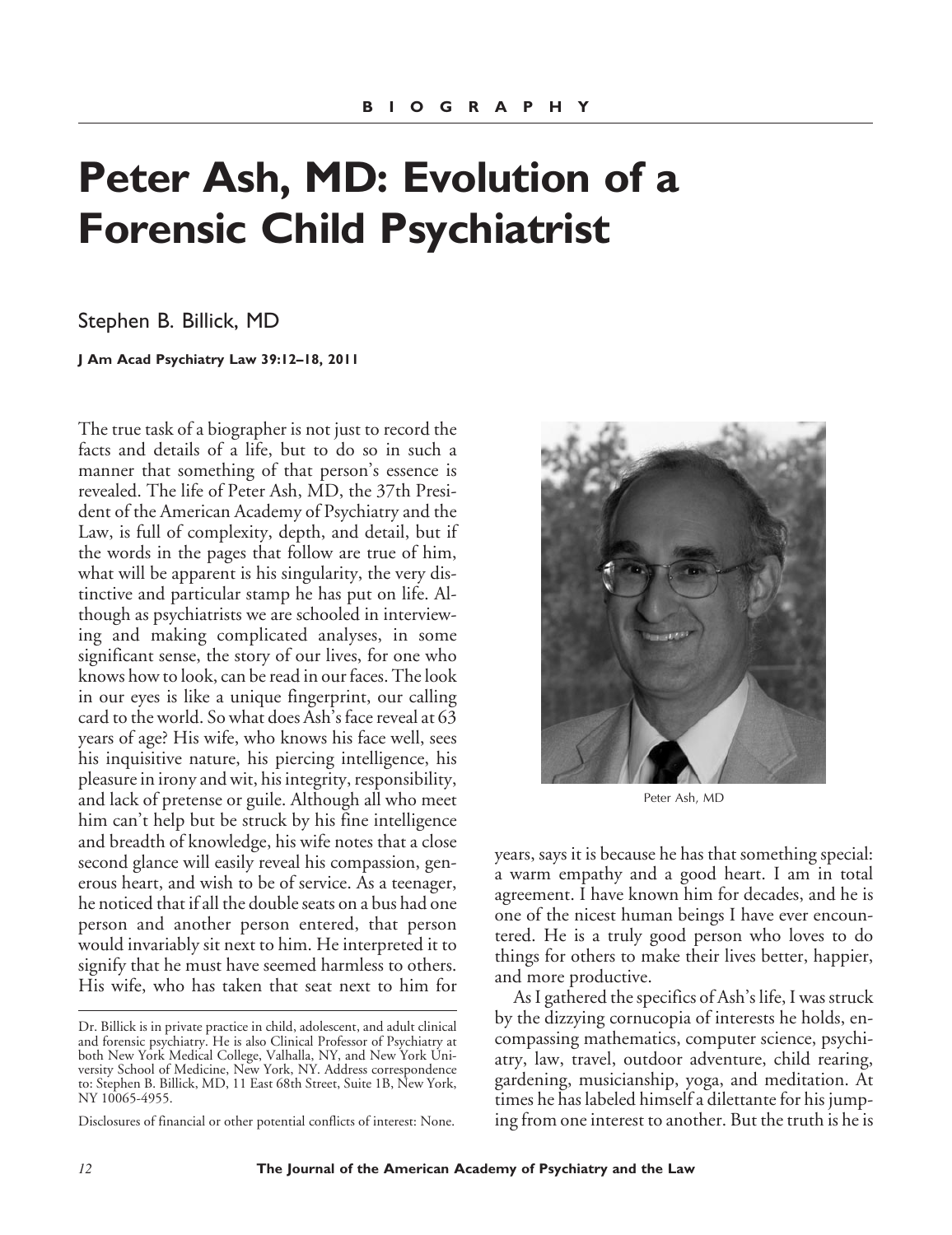far from dilettantish. He has the Renaissance man's mind and soul. In addition to this quest for knowledge, Ash's life has been one of substance and devotion. He is devoted to his family, his profession, and whatever retains some element of mystery, something yet to be known, something yet to be experienced. It is clear that interests retain their element of charm for him as long as they contain mystery and its inherent challenge. When the challenge is gone, he will move on to the next adventure.

Ash was born in State College, Pennsylvania, which at that time was a bucolic small town, and Pennsylvania State University was a much smaller university than it is now. It was a great place to be a small child, with the Nittany Lion statue to climb upon and all the animals to visit at the "Ag School" where his grandfather taught agricultural engineering. Ash's parents had met and married during World War II, and after the war they moved to State College so that his mother could be near her parents while his father attended graduate school in industrial psychology. His mother devoted much of her energy to raising Ash and his younger sister Sherry. In her later years, she became a certified public accountant and then an attorney. Ash's love of new learning did not develop in a vacuum.

Ash was a good-natured, likable child who excelled at school. The truism that a child's mind is like a sponge was particularly true of Ash as he soaked in vast amounts of history, math, and science. In later years, one of his daughter's friends likened him to Dumbledore of *Harry Potter* fame because of his encyclopedic mind. To this day he often surprises the family at the dinner table with his retention of obscure facts learned in childhood. Oddly enough, he was the shortest one in his class all the way until college, when he suddenly shot up to his current six foot stature.

Ash's father had wanted to be a psychiatrist, but growing up in New York during the Depression with very little money, he knew that medical school was out of the question. While a college undergraduate in the 1930s, his father had worked at the Psychiatric Clinic of the Court of General Sessions, commonly known as the Tombs. He sat in on the psychiatric examinations of prisoners conducted jointly by three psychiatrists and started recording the diagnoses each reached on the basis of the same interview. The data, presaging the need for the Diagnostic and Statistical Manual, showed very poor diagnostic agreement among the psychiatrists. In fact, the agreement was so poor that the chief psychiatrist who headed the clinic forbade its publication for more than 10 years. When the paper was finally published in  $1949$ , it was one of the first studies to demonstrate the lack of reliability of psychiatric diagnosis. Ash's father's iconoclastic spirit impressed Ash in two important ways. One, it's better to be the one wielding power than the one power is exercised upon. It was clearly more auspicious to be the psychiatrist than the psychologist. Two, don't take the power all that seriously, because it isn't always based on the most legitimate foundation.

Ash was instrumental in bringing computer knowledge to the American Academy of Psychiatry and the Law (AAPL). He founded the Computer Committee, created the first AAPL website, and was the website editor for AAPL for over 10 years. How did this psychiatrist attain such competency in computers? His interest and unusual aptitude in computers goes way back. In the late 1950s, when he was in seventh grade, he met an electrical engineer who was into gadgets and tools. The engineer had a machine shop in his basement, including a large milling machine and band saw. He also had persuaded several electronics companies to donate surplus parts, and invited Ash and several friends to make use of his basement to build a computer. One day, as Ash was soldering a multiplication board in the basement, the owner came down the stairs with some Russian scientists who were touring the United States. At that time, the Cold War was going strong, Khrushchev had recently been denied a visit to Disneyland, and few Russians had been to the United States. The Russians' eyes popped out as they stared at the boxes of transistors and diodes surrounding several school children building a computer, as the owner said airily, "Oh, this is just a typical American basement." After his junior year in high school, Ash spent a summer with his uncle, who was then director of the computer center at the University of Miami. That his uncle had a 29-foot sailboat and was happy to take a few days off from time to time to sail over to the Bahamas for some skin diving was an added incentive for the visit. At the computer center, Ash had access to a new IBM 1401 computer with a large (for then) 8K memory that took up most of a room with its CPU, punch card entry unit, and printer. Ash taught himself programing, and over the next few years parlayed his computer knowledge into a succession of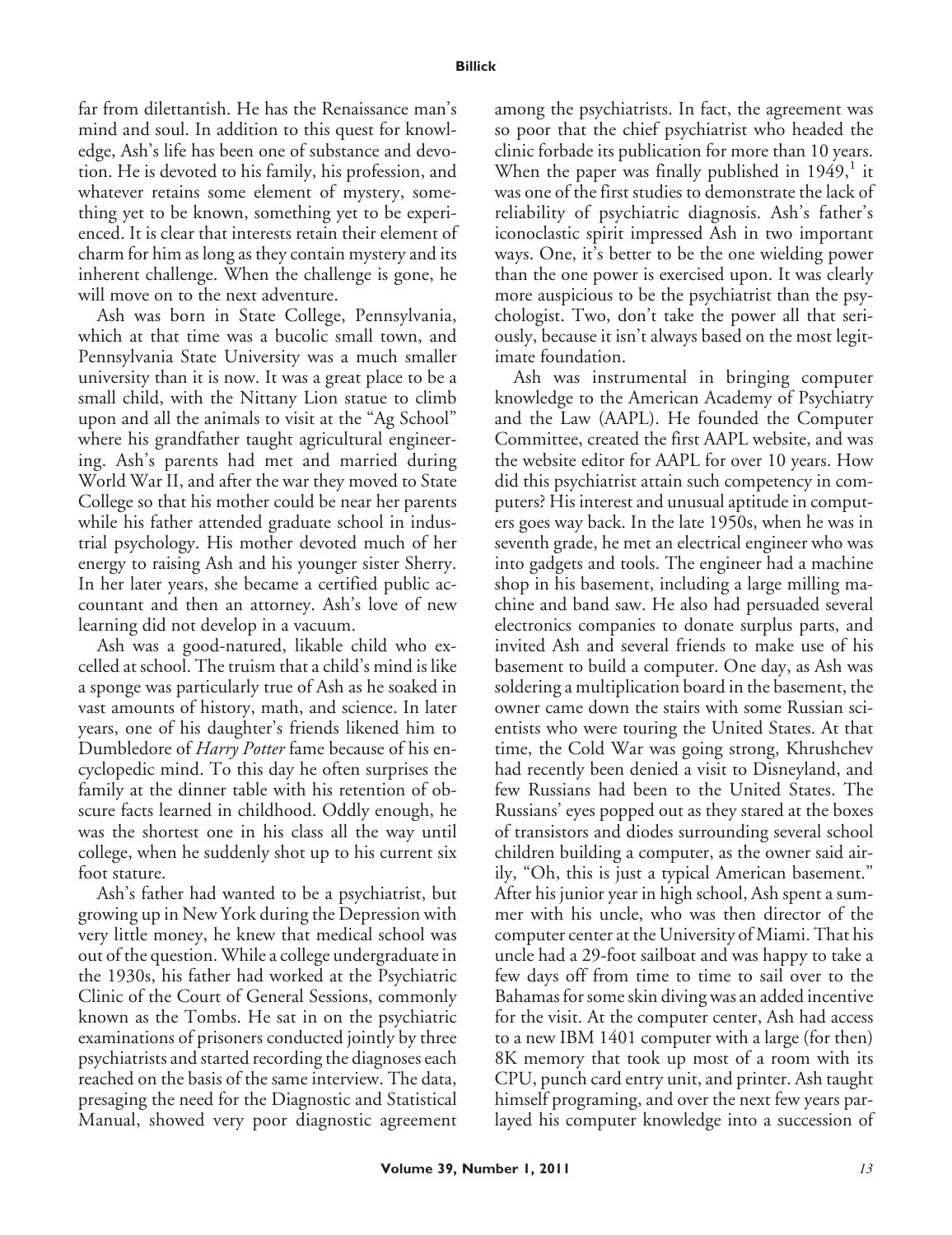summer computer jobs with IBM, AT&T, and Sears. Programing remained an entertaining hobby, and when the web came along, he was happy to code the first AAPL website.

Throughout his later childhood, Ash had thought he would be a mathematician. It was fun, and he was particularly good at it. After about six months at Harvard College, having met some real world-class math whizzes, he decided he wasn't that good at it after all. He wanted a field where he could make a mark and was unsure what he should do. Over the next few months, he changed majors so many times that the staff in the Harvard office gave him a stack of change-major forms so he wouldn't have to keep coming by to pick one up. One day, looking through a student-written guide to courses, he read the comment that "Philosophy teaches you how to think." That, he thought, would be useful. He switched to philosophy and social relations, which he happily studied for the next three years. His roommate, Dan Hausman, was a biochemistry major determined to go to medical school, and they discussed careers during the years that they roomed together. Ash is now a physician. Hausman is the chairman of philosophy at the University of Wisconsin, just the sort of ironic twist in life that Ash finds delightful.

The switch to medicine came abruptly. Sitting in the back of his epistemology class one day near the end of junior year, Ash started thinking about what he would do with his life. Philosophy was fun, but he never intended to be a professional philosopher. He thought about various possibilities in the social sciences— he had a social relations minor—and had been considering psychology as a career. His father was successful as an industrial psychologist and his uncle a clinical psychologist, and he recalled many dinner conversations about how psychiatrists had so much influence. He didn't want to spend his life, too, complaining about psychiatrists. He decided to be one instead. He walked out of the class, called his parents, and told them he was going to medical school. Introductory chemistry in summer school, an unusually heavy load of science courses for a senior majoring in philosophy, and he was off to the University of Pennsylvania School of Medicine.

Ash went to Penn intent on becoming a psychiatrist. After a few months of studying anatomy and pathology as a first year medical student, he went to his advisor, the anesthesiologist Harry Wollman, to tell him that he really wanted to try psychiatry, be-

cause if he didn't like it, there was no reason for him to stay in medical school. Penn allowed considerable elective time, usually taken in the third and fourth years. This was university education in the late 60s and early 70s. His advisor suggested that he spend some of his second trimester in the first year doing an elective in outpatient psychiatry. "But I haven't had physiology [a required prerequisite for clinical courses]," Ash said. "Psychiatrists don't need physiology," Dr. Wollman replied. So Ash went to Dr. Philip Mechanick, then the head of the psychiatry outpatient clinic, and asked if he could do an outpatient elective. "But you haven't had physiology," said Dr. Mechanick. "Psychiatrists don't need physiology," Ash replied. Dr. Mechanick looked pensive for a moment and then said, "That's true." Clearly, these events took place before psychiatry had become so deeply wedded to psychopharmacology. In the clinic, Ash had his own patients, lined up faculty supervisors, skipped other classes to take on more patients, successfully begged for extra supervision from senior psychiatry residents, and realized he'd found what he loved to do. Penn had an outstanding psychiatry faculty: over the next three years he took clinical rotations with Joe DiGiacomo (inpatient), Karl Rickels (psychopharmacology research), Salvador Minuchin (family therapy), Harold Lief (marital therapy), and Martin Orne (hypnosis), and had a two-month stint at St. Bartholomew's Hospital in London, where he also went to the theater at least twice a week. He never did take the required clinical rotation in psychiatry, but he did take physiology. He also developed an abiding view that people learn best when they have considerable freedom to pursue what they want to learn, a view that was to strongly influence the structure of the forensic psychiatry fellowship he later developed at Emory.

At the time Ash finished medical school, the ABPN (American Board of Psychiatry and Neurology) was conducting an experiment that allowed those interested in psychiatry to skip an internship and go directly into what would now be considered PGY-2, shaving one year off the total training time. (After two years, the ABPN reverted to the previous timetable, and PGY-1 changed from an internship to an integrated psychiatry/medical experience, to be followed by three more years devoted to psychiatry.) Most of his friends who went into psychiatry elected the shorter route. Ash, although dedicated to a career in psychiatry, didn't really feel like a doctor, and,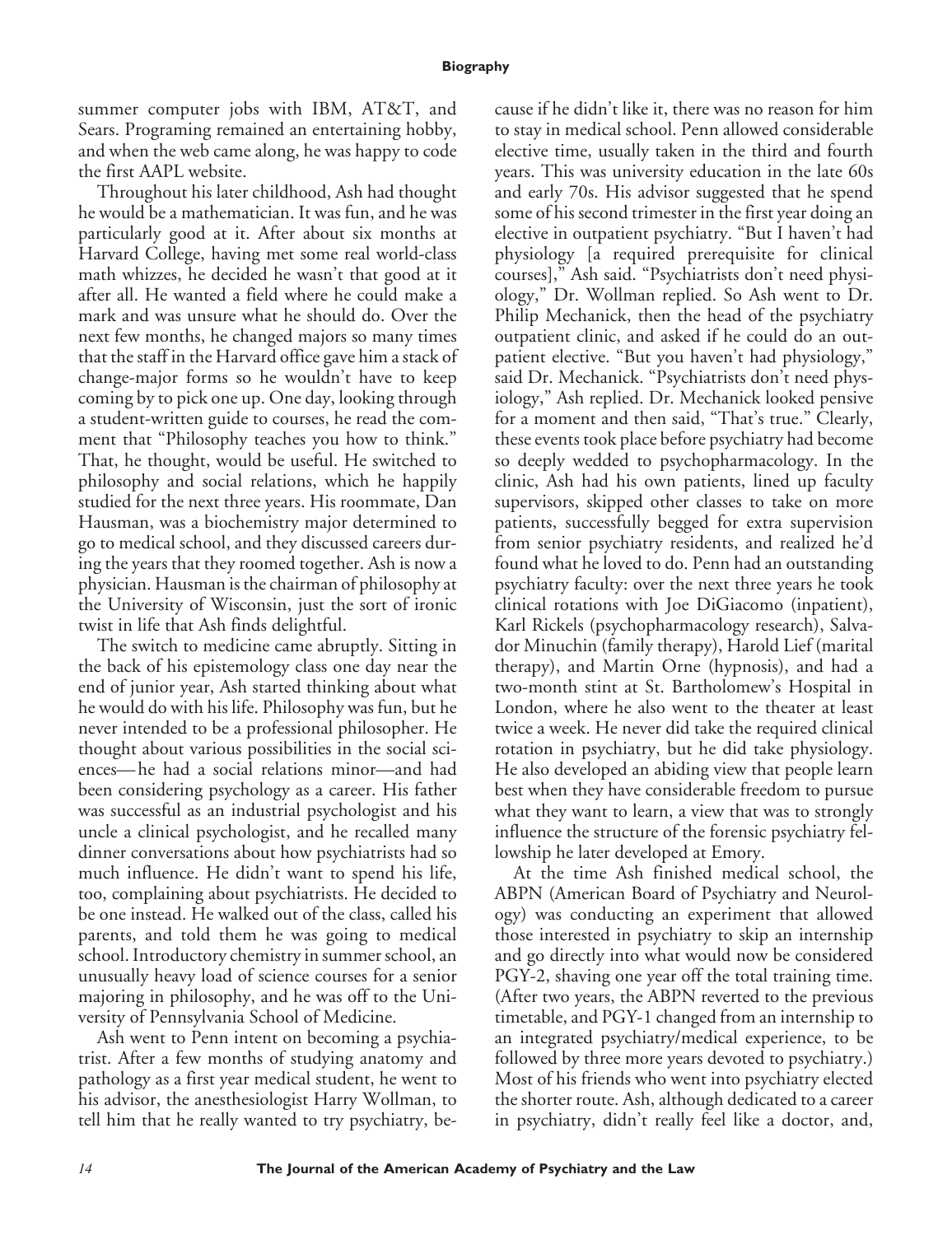having invested four years in medical school, he wanted that identity. He applied for rotating internships, which allowed interns to take much of the responsibility for patient care but didn't look too taxing. Presbyterian Hospital in San Francisco seemed attractive, call was a relatively leisurely every third to fourth night, the interns were happy, and during his interview he noted that construction of a modern, larger hospital was almost completed. He got more doctoring than he bargained for. The expanded hospital was wildly successful, the patient load doubled, and the interns' workload doubled with it. He learned how exhausted one could be and still function.

But Ash thinks that the major lesson learned in his internship was how psychologically to deal with death. For the first time, people who were in his care died. Early in his internship, he was awakened one night by a call to come and pronounce someone. In his sleepy state, he asked, "Pronounce? Pronounce? What do you want me to say?" "The patient died. We need a death certificate completed." When he went to examine the patient, he wondered, "How can I be *sure* he's dead? They never taught me that." He couldn't see any breathing, couldn't hear a heartbeat: "Wait, was that sound a heart beat or my bumping the stethoscope?" He remembered a detective story where the detective pressed and then released the victim's thumbnail, and it stayed white, so he tried that. But the thumb turned a little pink. Finally, thinking, "The nurse wouldn't have called me if the patient wasn't dead," he signed the death certificate and went back to bed. And he had a dream. In the dream, during rounds the next day, when asked whether there were any changes in Mr. X, Ash reported the patient had died. Then the group walked into the room, and there was Mr. X, sitting up in bed eating breakfast. Ash awoke with a shock, thinking, "How will I ever explain that?" Coming to terms with the fact that sometimes one's patient dies was crucial preparation for his later work with highly suicidal patients and for consulting on suicidal and dangerous patients in high-stakes situations.

Ash chose his psychiatry residency at the University of Michigan, in part because at that time, the Michigan adult residency included a full year of work with children, which he thought would be useful in understanding adults. When he found he very much enjoyed the work, he added one more year to complete a child fellowship. During his residency, his

cousin, who ran a small vocational rehabilitation business in Detroit, asked if Ash was interested in conducting psychiatric consultations on some of the rehabilitation clients. His cousin advised him, "Just call it as you see it," and he felt no pressure to find one way or the other. It was a great Saturday morning moonlighting job. Since many of the clients were involved in workers' compensation or third-party injury litigation, he was deposed on his findings in some of the cases. After he finished his child psychiatry residency, he became a medical advisor to the administrative law judges in the Detroit office of the Bureau of Hearings and Appeals who heard appeals in Social Security disability cases. Before his first appearance, his cousin told him, "There's nothing to worry about. Those cases are informal. The administrative law judge will ask you some questions about what's in the medical record [medical advisors do not interview the claimants] and what it means, and whether the impairments meet the criteria of the *Listings of Impairments*. Then the claimant's attorney may ask you a few questions. You might testify for about 15 minutes, max. The whole hearing is scheduled for an hour." The claimant's file indicated back pain with no objective findings, and so disability was claimed for resulting depression that by itself caused few if any vocational impairments. The cross-examination went on for over three hours, with the attorney shouting most of the questions. "Doctor (waving a large book in the air), have you read this book?" "No." "What?! How can you practice psychiatry without having read this book?" And so on. Flooding is a good treatment for anxiety. No other crossexamination in Ash's experience ever came close to the sustained decibel level of that first one. He also found that he liked the challenge of maintaining grace under pressure.

After residency, Ash joined the faculty at the University of Michigan in the child psychiatry division. About a year later, Mel Guyer, an attorney and social psychologist, started the Family and Law Program, and Ash began working on the program a few months later. The program specialized in child custody evaluations and also began receiving referrals of cases complicated by sexual abuse allegations. Those were exciting days in child forensic psychiatry. In the early 1980s, the slogan "children never lie" still had currency with many sexual abuse evaluators, who saw no problem in utilizing suggestive or even coercive interrogation techniques when interviewing chil-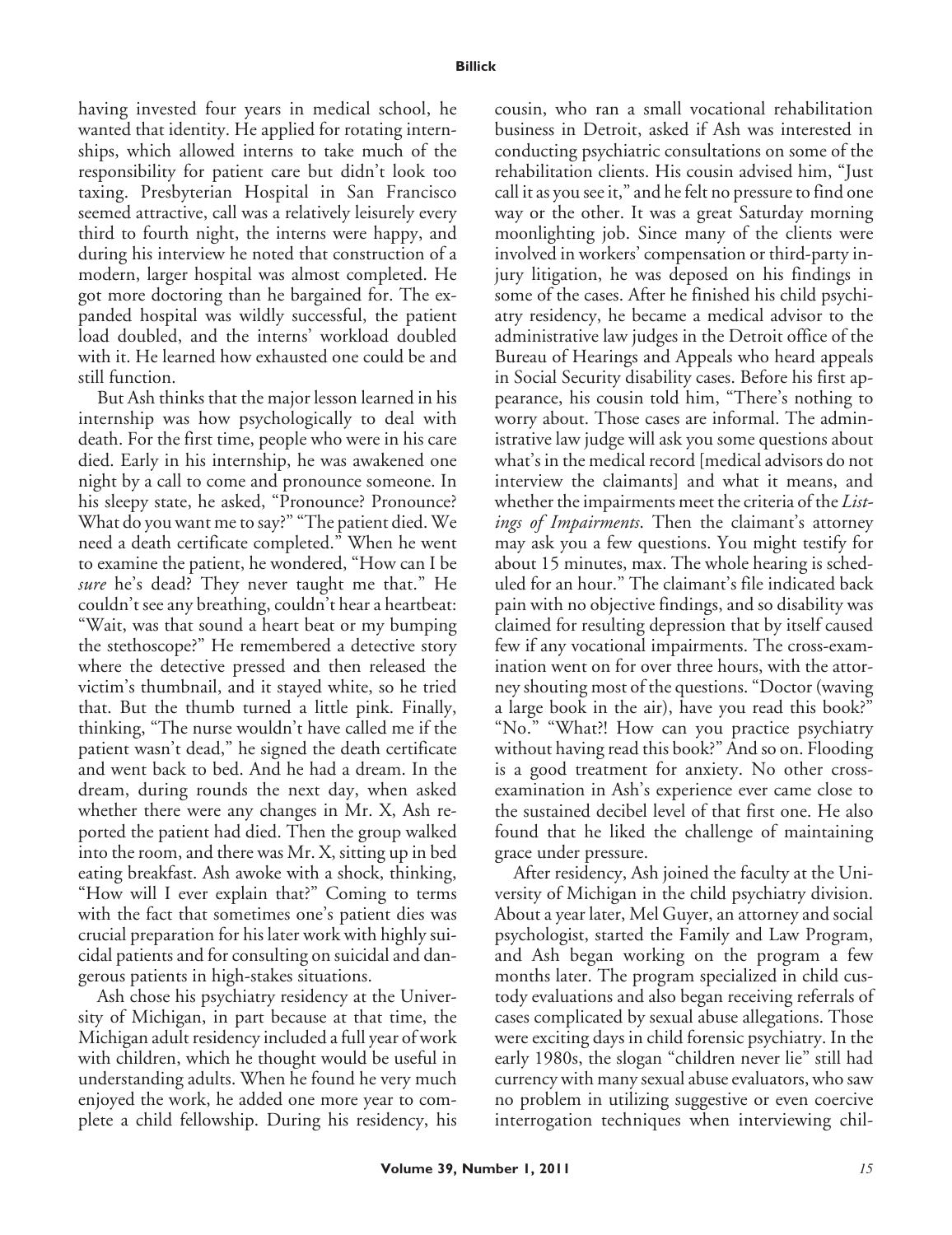## **Biography**

dren. The Family and Law Program received many referrals for second opinions in cases in which there was concern that one parent's allegations of abuse might be false. Contested custody evaluations and, somewhat later, nursery school molestation cases in which satanic ritual abuse was alleged, epitomized by the McMartin case in the late 1980s, sparked widespread interest and research into the effects on children of suggestive questioning. This work led to a reformulation of what constitutes appropriate technique in the forensic evaluation of a child. Ash found child forensic psychiatry to be an exciting and intellectually challenging field, and he liked thinking through the tough decisions that custody evaluators are called on to make.

The Family and Law program tapped a latent need in Michigan, and the program began receiving enough referrals to create a large sample of contested custody cases that provided data for a range of research efforts and publications. The program received so many referrals of other types of child forensic cases that, in the mid-1980s, the service began a fellowship specifically in child and adolescent forensic psychiatry, at that time the only such training program in the United States.

Although Ash was also director of the outpatient child psychiatry program, by the early 1980s much of his work was in child custody disputes and adult work-related disability claims. He started thinking of himself as a forensic psychiatrist. When he wondered why he had ended up in that sort of work, he recalled that back when he was about 11 and wondering what he would do as a career, his father had given him the Strong Vocational Preference Inventory, a thencommon test that purported to assess what occupations were suited to the test-taker's personality. The results were unambiguous: Ash should be a lawyer. As a child, and indeed through college, he never seriously considered law school. The idea of having to argue for whatever side happened to hire him was never appealing. But there he was, in his early 30s, doing a great deal of forensic work, enjoying being able to perform unbiased evaluations. He liked thinking through complex cases and then advocating strongly for his opinions. Having recognized that he had become a forensic psychiatrist, he did what any sensible forensic psychiatrist would do: he joined AAPL.

There, he found a collegial and intellectual home, a place to meet with like-minded colleagues and share ideas. AAPL was also broadening: Ash's work had been almost completely in civil work, and at AAPL meetings he learned about the full array of forensic cases.

At a holiday party in 1983, Ash met Meg Jaffe, a psychologist who became the love of his life. They married and soon had a family with the births of David and Marcia. His family became the emotional center of his life and raising children one of his greatest joys. It was educational for him to learn how incomplete developmental theories were. Back then, child psychiatrists were taught that children aren't cognitively capable of anticipation of events until about eight to nine months. Ash then asked himself, "So how could David start to cry when he saw his mother dressed in work clothes shortly after she returned to work part-time when he was only three months old?" Ash and Meg were warm and empathic parents, and their children later said they had never felt "analyzed." Ash and his wife took it as a great compliment when a second-grade teacher at a parent-teacher conference pronounced them the most normal parents involved in mental health that she had met. But it did come as a surprise to those psychodynamically trained parents to find that if you really wanted rapid change, go behaviorist. Toddler Marcia wouldn't consider giving up her pacifier in response to months of empathic comments or appeals to wishes for developmental mastery to be like "the big girls." She was, however, happy to hand it over to a Toys 'R' Us cashier to buy an armful of Barbie dolls and their outfits.

In 1993, Ash left Michigan to direct the Psychiatry and Law Service at Emory University in Atlanta. He likes to tell people that at Michigan, he was a child psychiatrist with an interest in forensics; at Emory, he became a forensic psychiatrist with an interest in children and adolescents. When he arrived, he started the forensic psychiatry fellowship at Emory. In the early 90s, the Emory program was one of the few that offered considerable experience in child forensic work, and so attracted many child psychiatrists who were seeking forensic training.

I had the opportunity to do the ACGME (Accreditation Council for Graduate Medical Education) site visit for Ash's forensic fellowship accreditation at Emory in 1996. I was of course impressed with Ash's excellent organization and his meticulous attention to detail, but the warmth of his residents toward their director was simply astounding. Ash clearly relished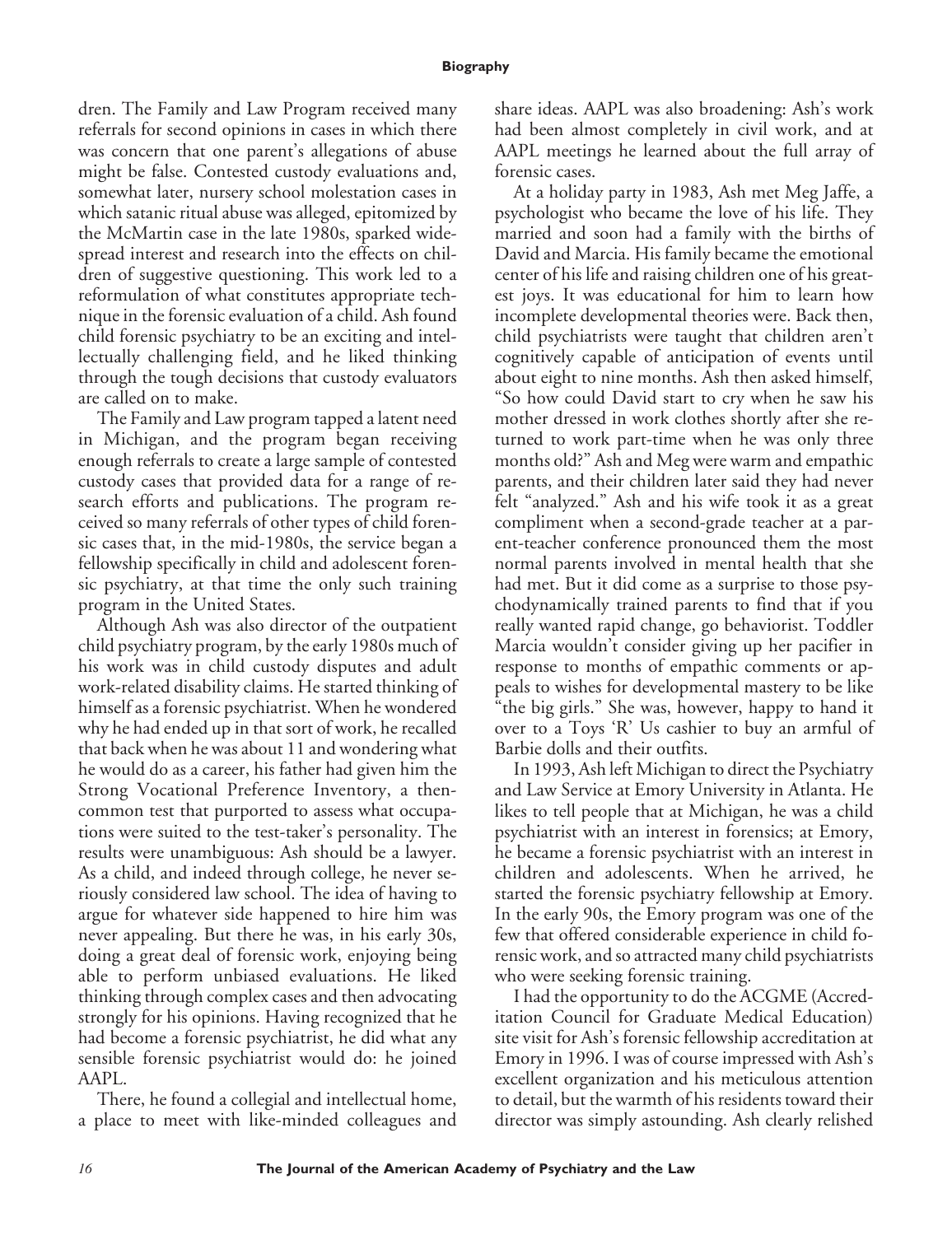guiding his fellows into the exciting field of forensic psychiatry. He also spent considerable time teaching the general psychiatry residents. He loves being an educator, and he is truly gifted at it. During the site visit, he told me that his chair had authorized him to take me to a wonderful restaurant in Atlanta. Since New York City is brimming with fine restaurants, I asked to go to a simply delectable southern BBQ restaurant where the total tab for both of us was \$15. I told Ash that I had saved the Department of Psychiatry some serious cash. Ash laughed and with his usual meticulous precision, responded that his chair had authorized him to take me to an expensive restaurant but he had not authorized departmental reimbursement. Ash was the one who was expected to pay. His initial invitation to me for lunch had been typically Ash-precise. This site visit helped me to see the integrated, complicated, and complex aspects of Ash's personality. He has a phenomenal breadth of knowledge, a thirst to learn more, incredible warm human empathy, and that astounding desire to be meticulously accurate.

Because of his work in custody disputes, he was appointed by the Georgia Supreme Court to the Georgia Commission on Dispute Resolution. The commission sets policy for alternative dispute resolution procedures in the Georgia courts and was made up primarily of judges and attorneys. Ash's excellent administrative skills were recognized, and he was later appointed chairperson of the Commission. One of the Commission's functions was to hear appeals on ethics and mediator qualifications. While Ash has chaired many meetings, he once said the most anxiety-provoking was being a psychiatrist chairing a quasi-judicial hearing when the hearing panel included a state supreme court justice, a court of appeals judge, and about five other judges.

Atlanta had a much greater delinquency problem than peaceable Ann Arbor, and Ash quickly became interested in the causes of delinquency. He was intrigued by how people who are violent think about what they do. He became interested in why some adolescents carry guns and began a research project that included sending forensic and child psychiatry fellows to interview incarcerated delinquents about their handgun use. The fellows were shocked at some of the stories they were told. The data gathered became the basis for a research paper published in *JAMA*. 2

When Ash turned 50, he took up yoga, in part with the idea that it would retard his body's turning old and creaky. He quickly became a daily practitioner and soon added meditation to his practice. When AAPL meets at a beach location, he can usually be found doing yoga poses by the waves as the sun comes up. His meditative practice laid the groundwork for a transformative shift several years later. He experienced symptoms that suggested unstable angina and was admitted to the hospital for stabilization, angiography, and possible surgery. As he wrote  $\text{later}^3$ :

After waiting a harrowing night, the cath was normal. There is wonderful relief in lying there looking at the X-rays of blood pulsing through your open coronaries. I had six months of rebound euphoria. Life is great! All those worries about things I had to do in the next three days? Hey—if it won't kill me or my family, I am NOT worried. Life has been much more enjoyable ever since. Some of the euphoria has worn off with time, but my perspective has shifted decisively. I've learned to enjoy an experience not just for itself, but also to appreciate it as an instance of being alive. Even pain is interesting if you appreciate being conscious to feel it.

His sustained interest in yoga and meditation is an instance of his deep desire to push the frontier of what he can know and experience. Growing up in a family that highly valued the mind and intellect and took great delight in their son's intelligence, it is no small feat to enter a practice (yoga and meditation) whose entire goal is to experience presence while holding the mind in abeyance. He is now faced with the task of figuring out how, with such an active probing mind, one sets the mind aside. What kinds of experiences does one have in doing that and what is their value? I won't try to give Ash's answer to those questions because they currently hold mystery for him and hence challenge and charm.

Yoga and meditation, however, are not Ash's sole nonintellectual pursuits. He has a long-standing love of the natural world and delights in travel to foreign lands, visits to National Parks, and beautifying his own creek-lined backyard, imagining bright yellow lilies blossoming against the backdrop of deep blue hydrangeas, and then making it so. His yard is lush with camellias, azaleas, wandering paths, stack stone walls, and sculpture peeping out among flowering bushes. One of the gifts of moving to Atlanta from Ann Arbor was the great boon of having year-round flowering plants.

Another keen lifelong interest has been Ash's love of music. In his teen years he played the oboe and